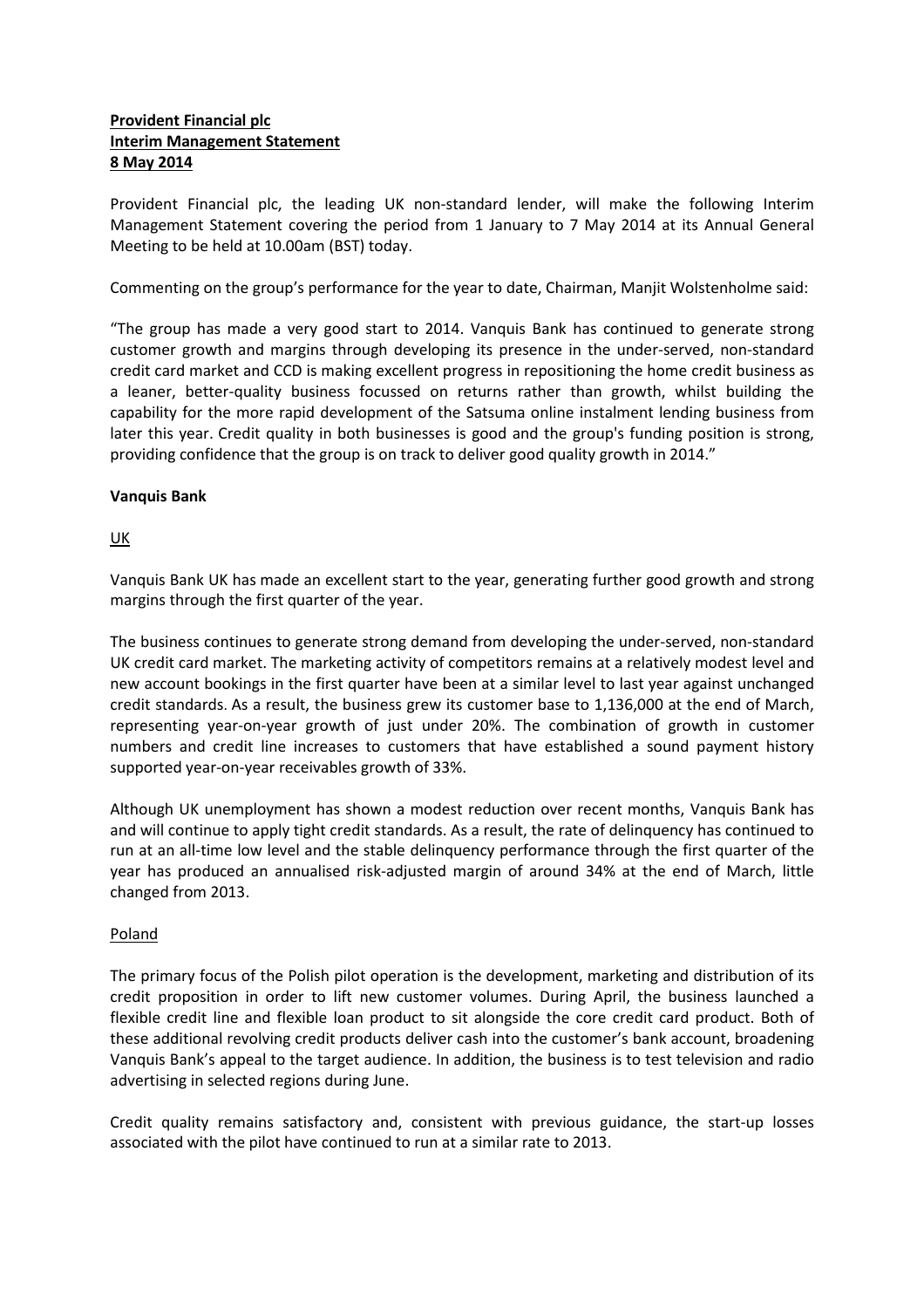## **Consumer Credit Division**

CCD is making excellent progress in executing against its strategic plan to develop a broader based lending business over the next two years.

#### Home credit

The repositioning of the home credit business as a leaner, better-quality, more modern business with an emphasis on driving returns rather than growth is well on track and has underpinned a sound trading performance through the first quarter of the year.

The disposable incomes of home credit customers have shown a marginal improvement in recent months due to the moderation in the rate of inflation of household bills. However, measures of confidence across the customer base continue to run at very low levels as the broader UK economic recovery has not yet fed through to home credit customers in the form of increased working hours.

The tighter credit standards implemented during the final quarter of 2013 have continued to restrict the recruitment of more marginal customers into the business and, as a result, home credit customer numbers at the end of March showed a year-on-year reduction of approximately 20%. Receivables ended the first quarter 17% lower than the prior year, less marked than the reduction in customer numbers due to the focus on serving better-quality established customers. The annualised revenue yield remained robust and was little changed from December 2013 at around 96%.

The implementation of standardised arrears and collections processes coupled with tighter credit standards is generating significant benefits. Collections performance has now shown a year-on-year improvement for eight consecutive months and resulted in the annualised ratio of impairment to revenue reducing from 38.7% at December 2013 to 36.5% at March 2014. Similarly, the annualised risk-adjusted margin for the business has strengthened to 60.7% at March 2014, up from 58.9% at December 2013.

As expected, business performance is benefitting from a year-on-year reduction in costs following the programme of cost savings implemented during the second half of 2013 and, overall, profitability is running at a similar level to last year.

The roll-out of the technology required to standardise best practice, access significant efficiency gains across the field organisation and implement market-leading compliance as regulation migrates to the Financial Conduct Authority (FCA) regime is running ahead of plan.

Following release of the Android version of the collections app earlier this year, approximately 75% of agents are now using their smartphones to conduct their agent round, saving time and improving compliance. In the last month, tablet devices have been rolled-out to field managers and have received a very positive reception. These devices effectively provide managers with a 'mobile office' and will free up significant time, currently spent on office-based administration, for supporting and motivating agents as well as assisting with arrears cases. A pilot of a lending app to support electronic loans documentation has commenced very recently with a small number of agents. The app will eliminate paper, saving a significant amount of agent and back office time, and allow the business to better enforce and evidence compliance. Roll-out is expected to take place from the third quarter of the year.

Under the people agenda, the end-to-end enhancements to the process for attracting and training agents and driving improved agency performance put in place last year have resulted in a significant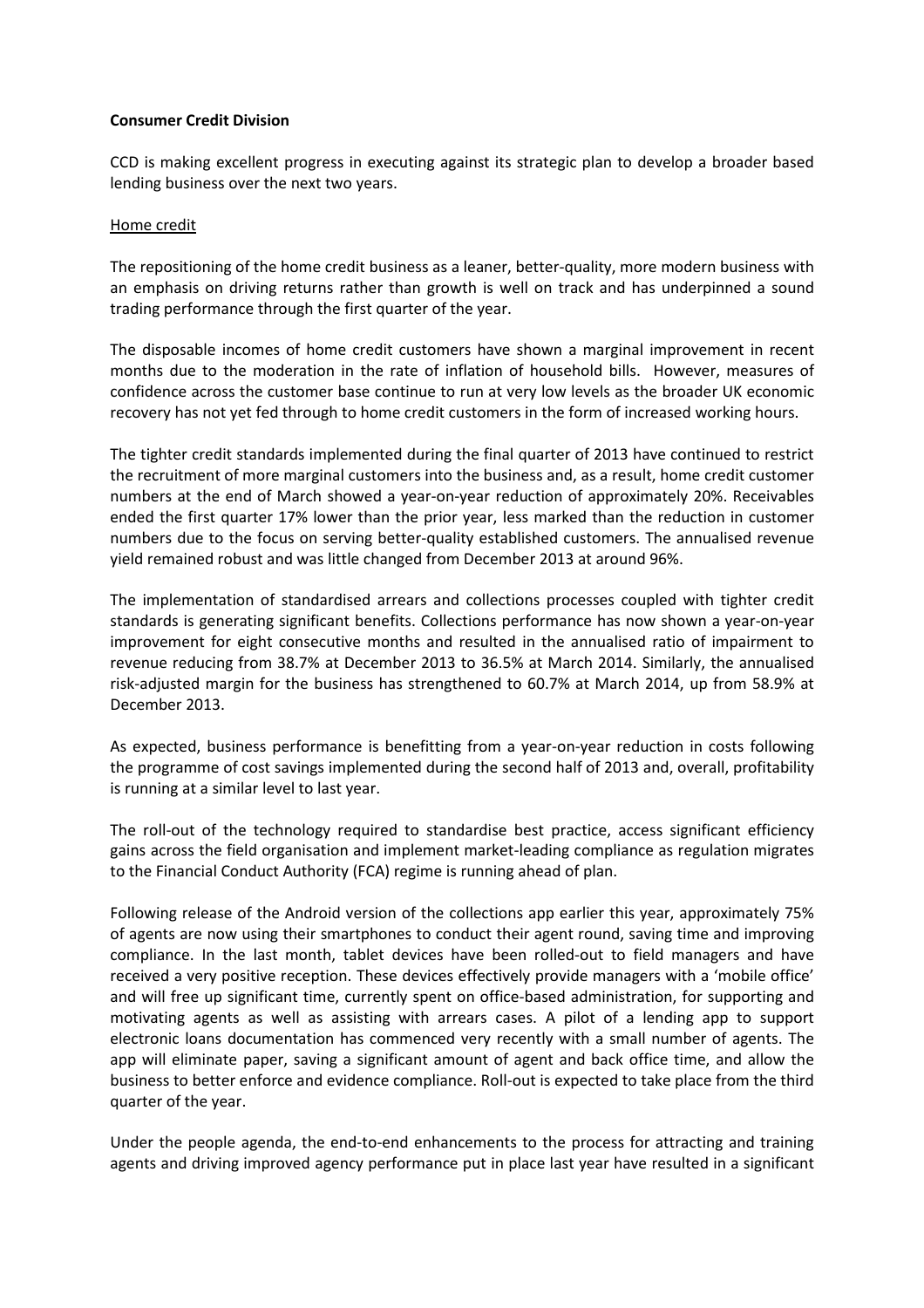improvement in agent turnover and a halving in the number of vacant agencies. The first phase of the formal leadership training for managers throughout the business is now well underway.

### **Satsuma**

The development of Satsuma as CCD's online instalment loan business for the sizeable non-standard consumer market is progressing well.

The volume of new loans issued has been deliberately moderated through the first quarter of the year whilst the business builds the capability to support more rapid development from later this year. The delivery of a new flexible IT platform is on track to support scalable growth and, very recently, the business switched over to using the proven and highly scalable collections capabilities of the Vanquis Bank contact centre in Chatham. The remaining focus is on optimising underwriting, lead generation and customer application processes. Credit quality remains satisfactory and is consistent with the business achieving the group's target returns.

#### Guarantor loans

In early May, CCD launched a pilot into the guarantor loans market which should be capable of delivering the group's target returns. This proposition is additional and complementary to home credit and Satsuma, comprising larger, longer loans of between £1,000 and £7,000 repayable over a period of between one and five years. The customer is supported by a family member or friend with a good credit record who is prepared to guarantee the loan if the customer's circumstances change. The proposition is being trialed initially using the broker channel only. It offers customers market-leading pricing and a very customer-centric approach to forbearance, including the high levels of personal service that CCD deploys in all its offerings.

## **Funding**

The group's funding and liquidity positions are strong.

As previously reported, in January 2014 the group entered into a new £382.5m syndicated bank facility maturing in May 2017, replacing the previous facility that was due to expire in 2015.

The group's committed debt facilities at 31 March 2014 provided headroom of £326m. Including the additional retail deposits capacity available to Vanquis Bank, total funding capacity amounted to £608m. This is sufficient to fund maturities and the group's projected growth through to the seasonal peak in 2017.

## **Regulation**

The FCA regulation of the consumer credit industry commenced on 1 April 2014. Both Vanquis Bank and CCD have obtained written interim permissions under the new regime. The regulator will be writing to firms during May 2014, notifying them of their three-month application window during which each firm must submit their authorisation application, with the first entrants applying for full authorisation from October 2014. Vanquis Bank has recently been notified that it will be required to submit its application between 1 December 2014 and 28 February 2015 and CCD's window for application will be between 1 March 2015 and 31 May 2015. Both Vanquis Bank and CCD have followed a detailed work programme to prepare for full authorisation.